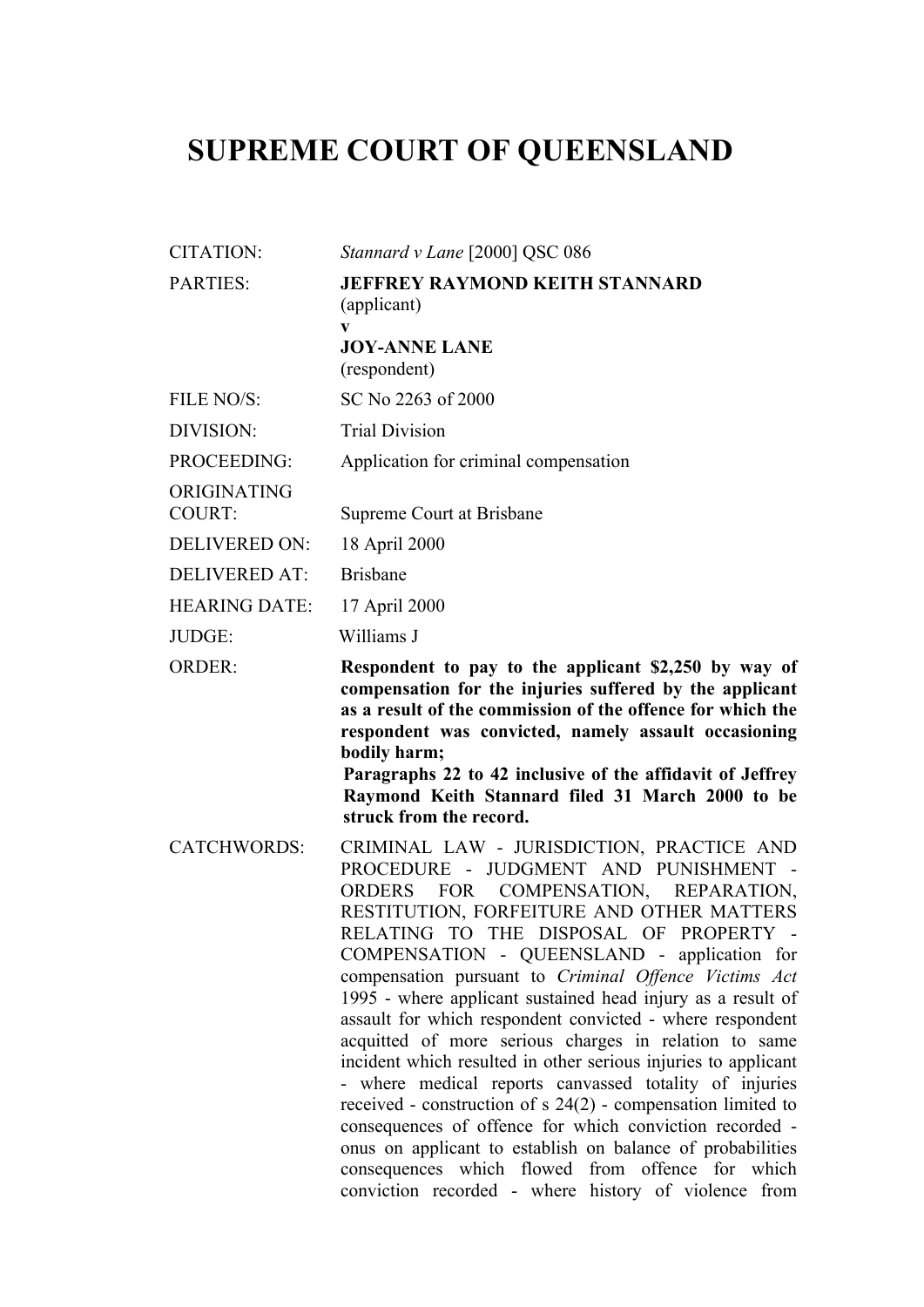applicant towards respondent - whether finding by jury at trial that applicant's conduct afforded defence of selfdefence requires court to conclude that applicant's behaviour contributed to injury - whether any compensation awarded should thereby be discounted

CRIMINAL LAW - EVIDENCE - JUDICIAL DISCRETION TO ADMIT OR EXCLUDE EVIDENCE - GENERALLY - where applicant made serious allegations in affidavit contrary to evidence received at trial - such material totally and utterly irrelevant to application and should be struck from record

*Criminal Offence Victims Act* 1995 (Qld), s 22, s 24(2), s 25(7), s 31

COUNSEL: Mr J White (*sol.*) for the applicant Mr A Boe (*sol.*) For the respondent

- SOLICITORS: James White Lawyers for the applicant Boe & Callaghan for the respondent
- [1] **WILLIAMS J:** This is an application for compensation brought pursuant to the provisions of the *Criminal Offence Victims Act* 1995. It is based on the conviction of the respondent, Joy-Anne Lane, for the offence of assault occasioning bodily harm to the applicant, Jeffrey Raymond Keith Stannard. The injury sustained in that assault was essentially a laceration to the head.
- [2] However, the matter is complicated because at the trial the jury acquitted the respondent of more serious charges which resulted in the applicant suffering severe injuries. It is sufficient to say that in the course of the events which occurred on 8 September 1996, the respondent shot the applicant on two occasions. Each bullet wound caused major injuries to the applicant. The firing of those shots resulted in the respondent being charged with two counts of attempted murder; there was an alternative count of doing grievous bodily harm with intent based on the first shot. The jury returned not guilty verdicts on each of those three charges after a lengthy trial.
- [3] The parties had been living in a de facto relationship and there was evidence, some from witnesses who could be regarded as independent, of a history of violence (physical and mental) from the applicant towards the respondent. The jury, as I indicated in my sentencing remarks, must have accepted that such evidence raised the defence of "self defence" under the Code.
- [4] The conviction for assault occasioning bodily harm was based on the following facts. Whilst the applicant was still asleep early in the morning the respondent was fearful for her own safety given the events of the previous evening. She took hold of what was described in evidence at the trial as a heavy ceramic mortar bowl and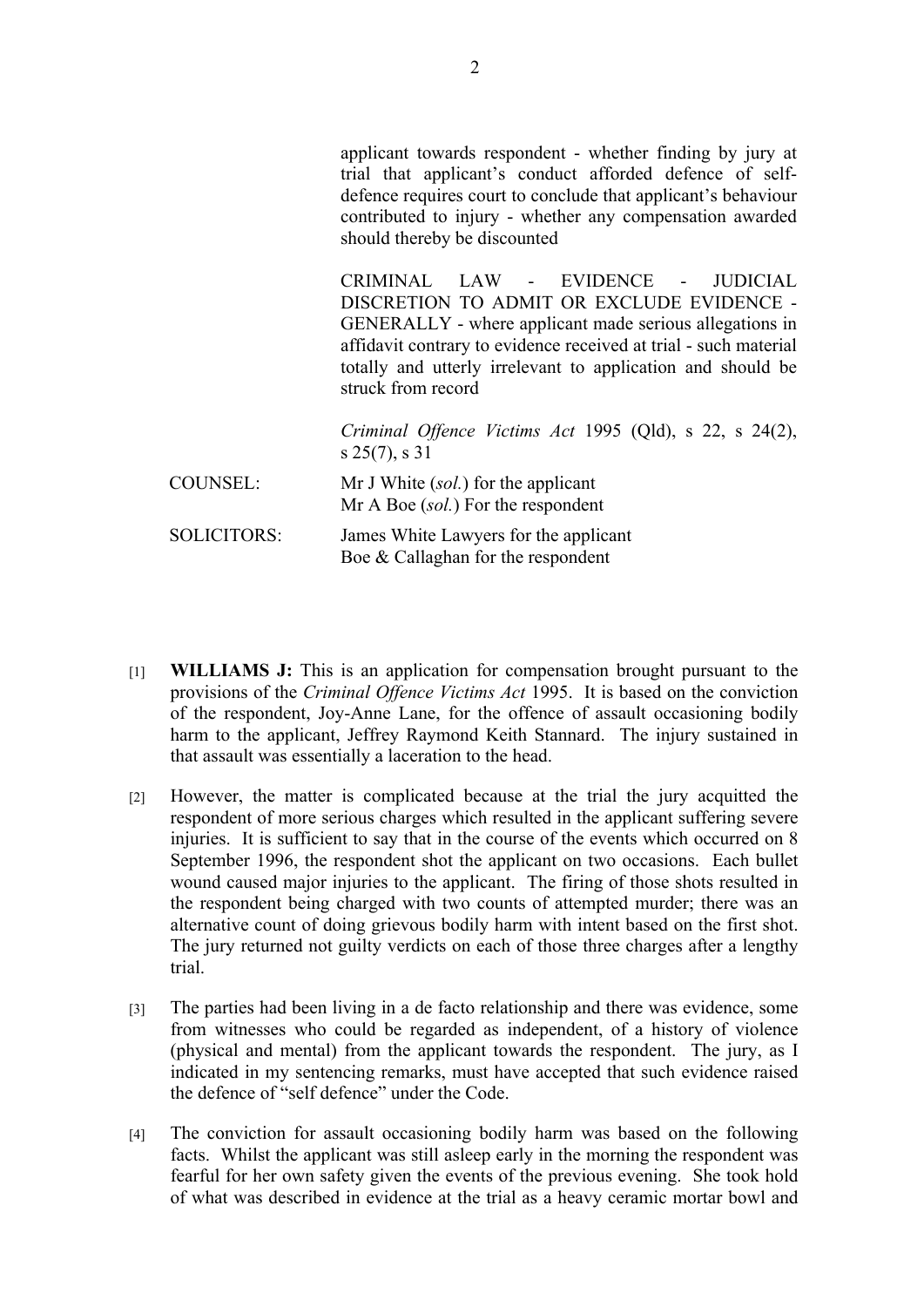struck the applicant on the head with it. Blood gushed out of the wound and the applicant was dazed. It was after that incident that the shootings occurred.

- [5] In his affidavit in support of this application the applicant said that he remembered "receiving a heavy blow to the head as I propped myself upon one arm to see what was happening. I felt a large quantity of blood coming out of my head. I stood up very giddy and tried to work out what was going on …".
- [6] In the report from the hospital dated 9 March 1999 it was said that the applicant "also had a scalp laceration and this was cleaned and sutured". There is no mention in the medical reports of the number of stitches, but in oral evidence on this application the applicant said there were 12.
- [7] It should be briefly noted that one bullet wound caused significant damage to the applicant's abdomen and the other had penetrated his back and lodged in the area of his left loin. Those injuries required major surgery and it took the applicant a long time to recover from them; they were life threatening.
- [8] The difficulty for present purposes is that the applicant claims that as a result of the injuries he sustained on 8 September 1996 he has suffered from nervous shock and post traumatic stress. The medical reports relied on by the applicant, in particular that of P J Stoker, a psychologist, do not differentiate between the injuries sustained on that date; essential they deal with the consequences of the totality of the injuries received.
- [9] There is no doubt that as a result of the totality of injuries received on the day in question the applicant has suffered what could accurately be described as nervous shock and has developed a post traumatic stress syndrome involving depression. Against that background I am prepared to accept that the applicant suffers reasonably severe headaches, but the probability is that they are stress or tension related and not directly the consequence of the blow to the head.
- $[10]$  Section 24(2) of the Act is in these terms:

"The person against whom the personal offence is committed may apply to the court before which the person is convicted for an order that the convicted person pay compensation to the applicant for the injury suffered by the applicant because of the offence."

- [11] Properly construed that limits compensation to the consequences of the offence in relation to which a conviction was recorded. In other words the Act makes it clear that compensation in this case is limited to the injuries related to the blow to the head. It was accepted that the onus was on the applicant of establishing the consequences which flowed from the offence for which the respondent was convicted. It was also accepted that the onus was on the balance of probabilities.
- [12] Having considered the evidence I am not satisfied that the applicant has proven that the headaches he still experiences are attributable to the blow to his head. The report of Stoker strongly suggests that the injuries sustained by the shootings have given rise to the psychological problems which the applicant now has. As they were the most serious injuries that is understandable.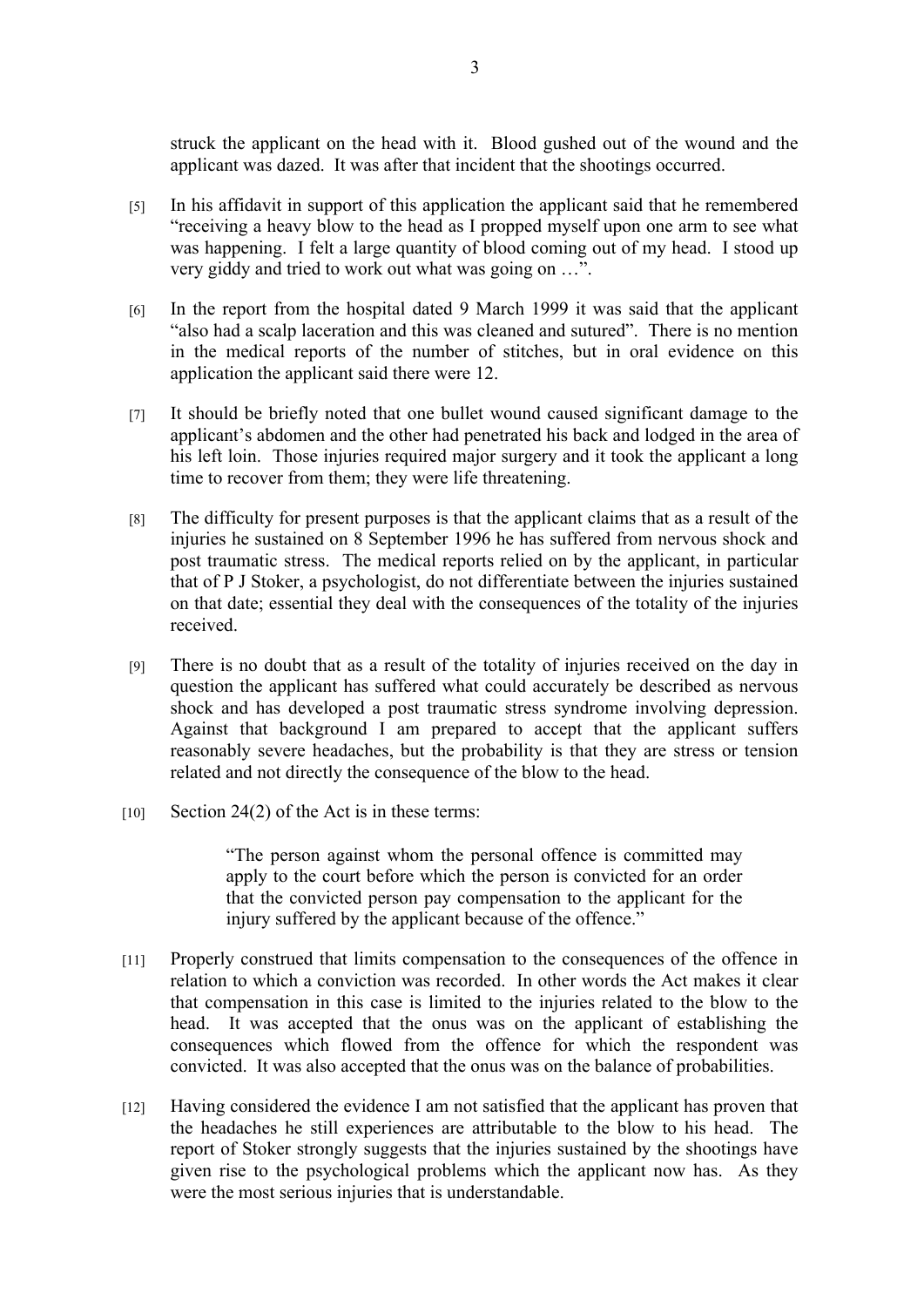- [13] In the circumstances I am prepared to accept that there would have been some headaches associated with the aftermath to the blow to the head, but they would have ceased within a few weeks at most of the injury being sustained.
- [14] Section 25(7) of the Act is in these terms:

"In deciding whether an amount, or what amount, should be ordered to be paid for an injury, the court must have regard to everything relevant, including, for example, any behaviour of the applicant that directly or indirectly contributed to the injury."

- [15] The respondent contends that, particularly because the applicant's conduct was regarded by the jury as sufficient to afford her a defence of self-defence, the court should now hold that the behaviour of the applicant directly or indirectly contributed to the head injury he sustained and therefore the amount of compensation awarded should reflect some discounting. The applicant takes issue with that, primarily because he contends that he was not permitted whilst giving evidence at the criminal trial to raise matters which, in his view, would have demonstrated that the respondent was primarily, or at least largely, responsible for the breakdown in the relationship between the parties. Understandably evidence at a criminal trial must be restricted to what is relevant to the charges, and courts will not allow collateral issues to be raised. That may sometimes mean that evidence relevant to s 25(7) of the Act was not led at the trial; where that occurred it would be proper for the court to allow the convicted person to adduce evidence on the application pursuant to the Act.
- [16] But here there was a lot of independent evidence corroborating the relevant testimony of the respondent at the trial. Given the jury's verdict on the attempted murder charges it is appropriate for the court now to conclude that the applicant's behaviour contributed to the respondent's conduct which occasioned the injury to his head. In consequence some slight discounting at least is called for.
- [17] What is of more concern is that the applicant in his affidavit in support of this application has made a number of serious allegations in paragraphs 22 to 42 inclusive which are completely contrary to evidence received at the trial. That material is clearly totally and utterly irrelevant to this application for compensation. The respondent ought not to be placed in a position where she should respond to those allegations, nor should any failure on her part to respond be thought to be an admission of the matters raised therein. The allegations contained in those paragraphs are so irrelevant to the application now in issue, and so scandalous in the traditional legal sense, that they should be struck from the record.
- [18] Sections 22 and 25 of the Act and Schedule 1 thereto deal with the assessment of compensation. The prescribed maximum is \$75,000.
- [19] Given the evidence now before the court I find that the applicant suffered a moderate (bordering on the severe) laceration to his head and that he is entitled to 3% of the scheme maximum in relation to it. That would be the figure of \$2,250.